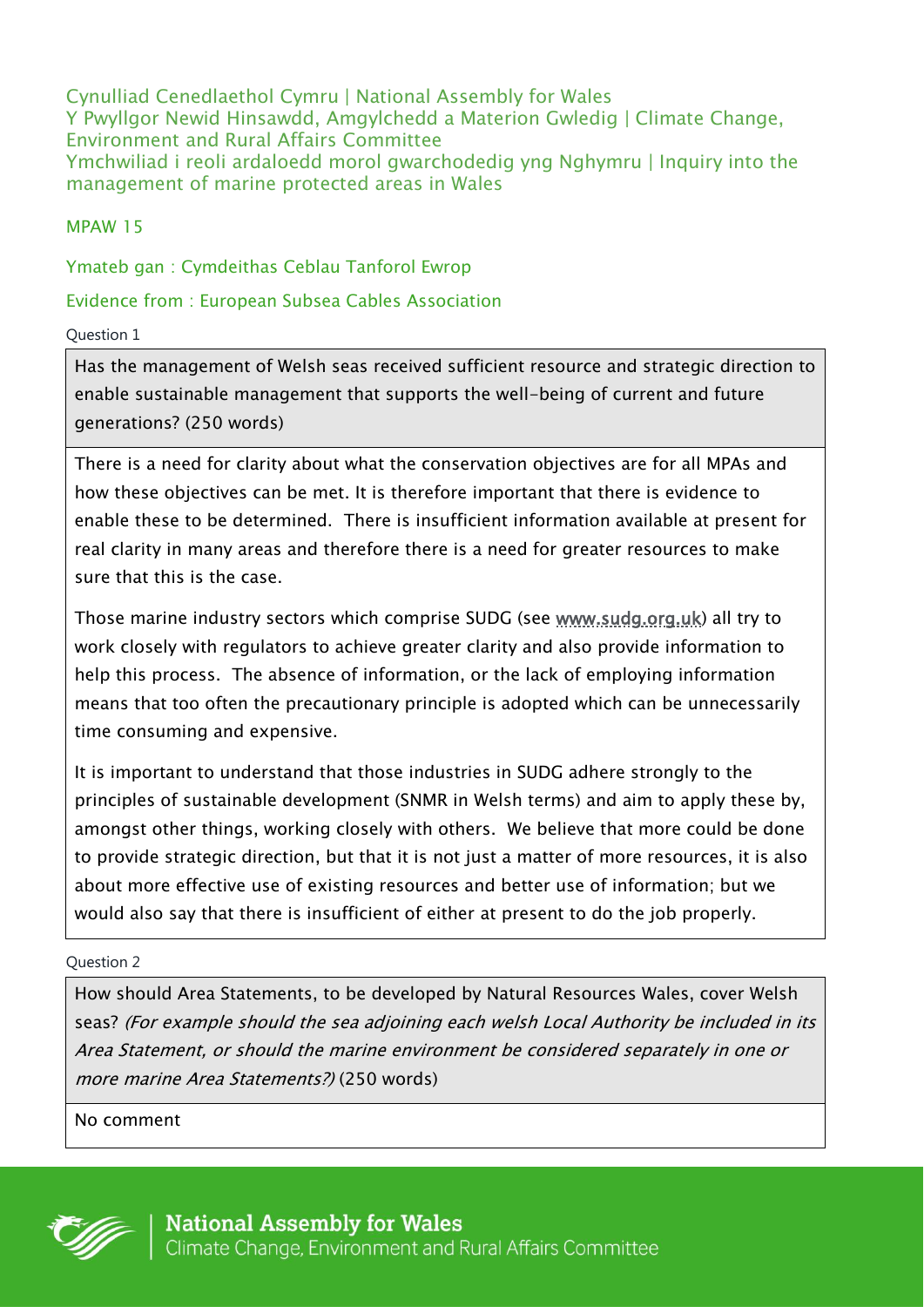How well are Wales' MPAs currently being managed?

(This can include aspects such as the condition of sites, staffing to deliver management, surveillance and enforcement activities and the data on the extent of activities taking place in MPAs) (250 words)

I have insufficient knowledge to comment usefully on this but from the points I make in question 1, it is almost certain that there is a shortfall of resources to meet any of the topics included in the question.

Question 4

What are the key issues affecting the effective management of multi-use MPAs? (250 words)

The main issues arise out of lack of good understanding of the relationships between different uses within an MPA. The emerging WNMP will help to identify where these potentially may occur, but more needs to be done to work out practical measures for ensuring co-existence or co-location. Industry can help in this by providing information and expertise based on experience, but it is important that if good practices can be developed, that they are applied on a wider basis and not just treated as one off applications, which is too often the case at present. It is also important to recognise that at times regulation may be needed. For example, if permission is granted for a subsea cable to be laid, it is also the responsibility of regulators to make sure that it is protected from other potentially damaging activity. The industry provides information on the presence of cables to all marine users, but it is also important that other users acknowledge this in their own activities. Equally, it is essential that in planning routes for cables, the industry ensures that it is aware of others' actions and assets, including conservation. The WNMP will help this but action is required post planning and via enforcement if necessary.

Question 5

Do existing Welsh MPAs currently provide the right protection for the conservation of Welsh marine biodiversity? (250 words)

Quite rightly, there is a need to have a coherent network of MPAs which meet the needs of the parameters that define the network, but I am not aware of these and can only assume that WG, in conjunction with adjoining administrations, is. Beyond that there is probably insufficient resource to make sure that MPAs are given the right protection and there is also a need for greater emphasis on enforcement where activities are undertaken

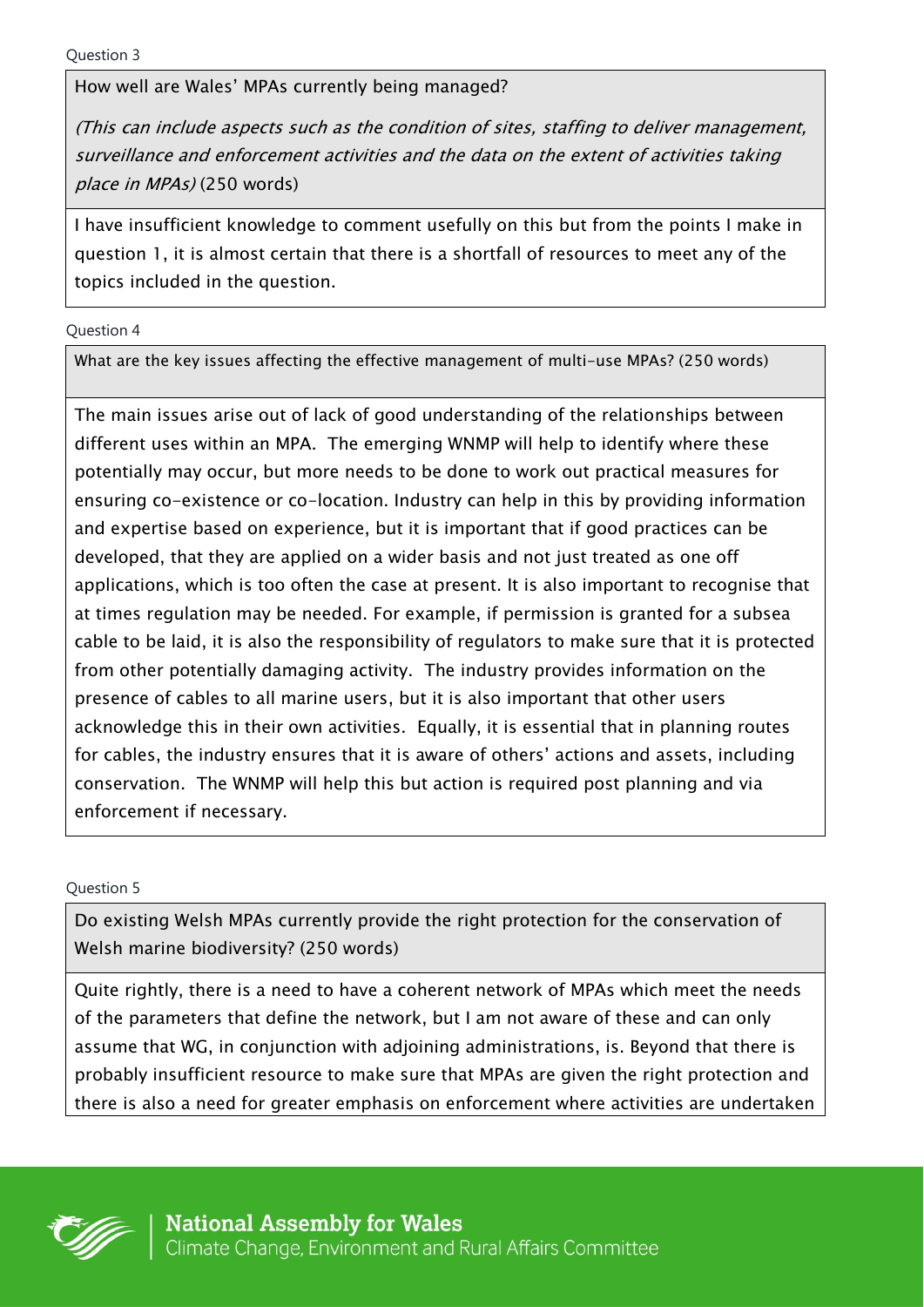which do damage conservation resources.

#### Question 6

What lessons can be learnt from current MPA management activity in Wales (including designation, implementation and enforcement)? (250 words)

## Not sure

## Question 7

Are there MPA examples or practices elsewhere that Wales can learn from? (250 words)

From an SUDG perspective, which works on the basis that the marine industries which comprise SUDG are highly regulated, there is a view that voluntary measures applied in some cases elsewhere are not only of little value, but that without full monitoring and enforcement are simply a mechanism which allows for continuing damage of an MPA and its resources. There is a case for the development of good practices that can be built into licence conditions and which can be voluntarily provided by the developer from the outset which should be encouraged and adopted more widely.

Question 8

The majority of Wales' MPAs are designated under the EU Habitats Directive. How should the Welsh Government's approach to MPA management take account of the UK's decision to leave the European Union? (250 words)

SUDG members have learnt to understand the EU Habitats Directive and the requirements of the Articles within it. While there are still some areas that require further clarification, we largely understand the Directive which has been in existence for over 20 years and how it is applied. Consequently, there is a strong feeling in industry that if, quite rightly, the environment should continue to be protected and improved, the regulations which currently exist and the sites they protect should be retained in some form. Marine legislation is usually complex and requires considerable experience if it is to be implemented correctly. We are still learning from the Marine and Coastal Access Act (2009) and new legislation would create more uncertainty as it would require the same period of learning and understanding. Ideally therefore the outcomes of applying the Habitats Directive should simply be passed on and managed by WG post Brexit.

In addition, the requirements of the Habitats Directive mean that if a development is deemed to have an adverse effect, it must show that there are no suitable alternatives and that there are Imperative Reasons of Overiding Public Interest. Currently managed within a EU context, IROPI creates an opportunity which would require any project deemed to have an adverse effect not only to compensate in environmental terms, but